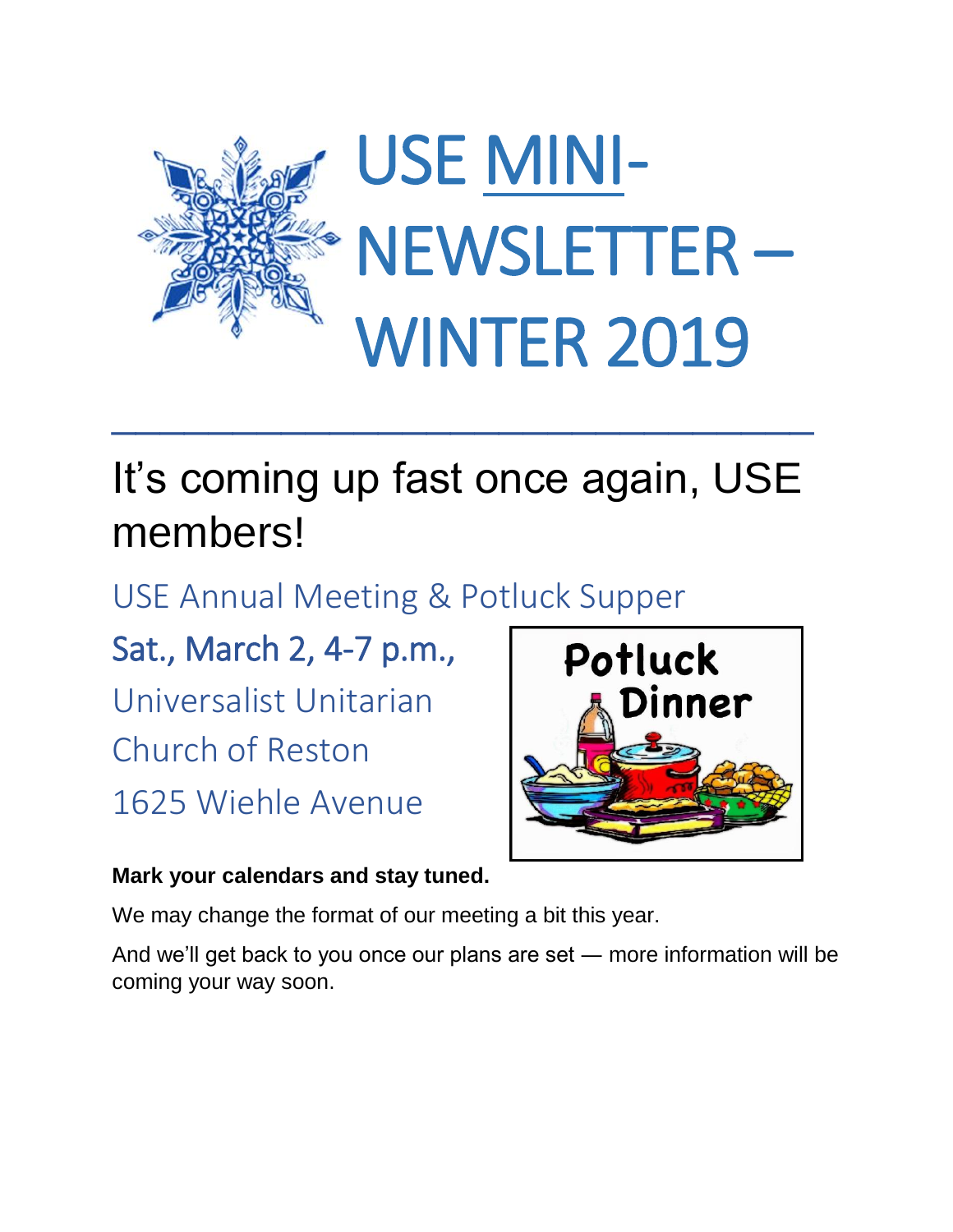## ATTENTION USE MEMBERS!



Come Join Us at The Reston Community



Saturday, April 27, 2019 (Rain Date, April 28) 8:30 a.m. to 12:30 p.m. (set up starts at 6 a.m.)

1900 Campus Commons Drive (Corner of Sunrise Valley Dr. & Wiehle Ave.)

IF YOU HAVE STUFF TO SELL and want to participate or if you want to volunteer to help that day, contact us at: [RestonUSETimeBank@gmail.com](mailto:RestonUSETimeBank@gmail.com) or call 703-873-7578.

WE NEED VOLUNTEERS!! Please contact us at the email address or phone number above and VOLUNTEER NOW! This should be FUN! Join us!

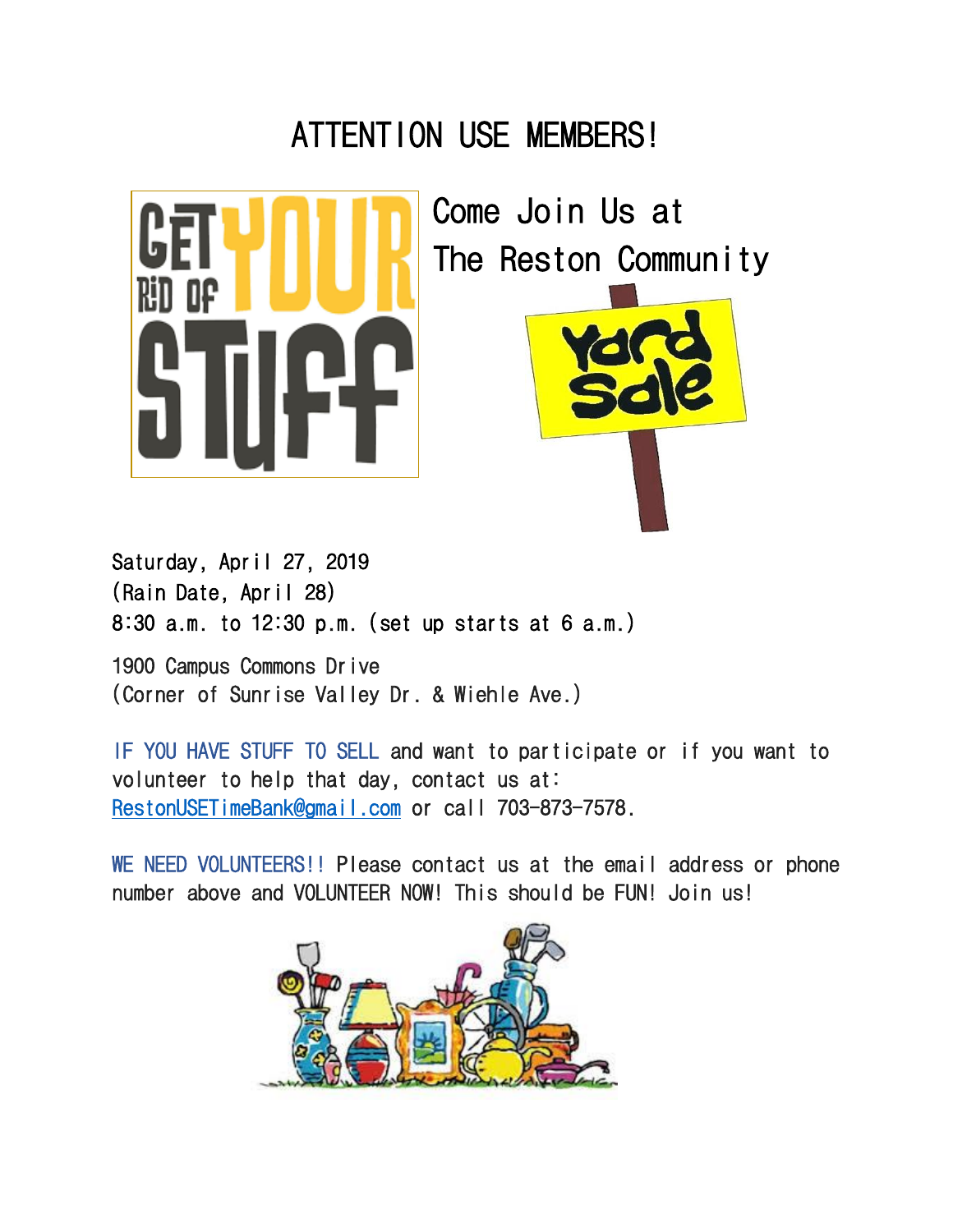## USE 2<sup>nd</sup> Annual Winter WarmUp Party at Alan Krishnan's home, Sunday afternoon, January 6th

As a jolly farewell to the holiday season, our annual party was a well-attended success once again. Approximately 20 USE members gathered to merrily end the holidays with delicious nibbles and a variety of drinks, warm and cold. No agenda this time. Just time to socialize and enjoy each other's company.